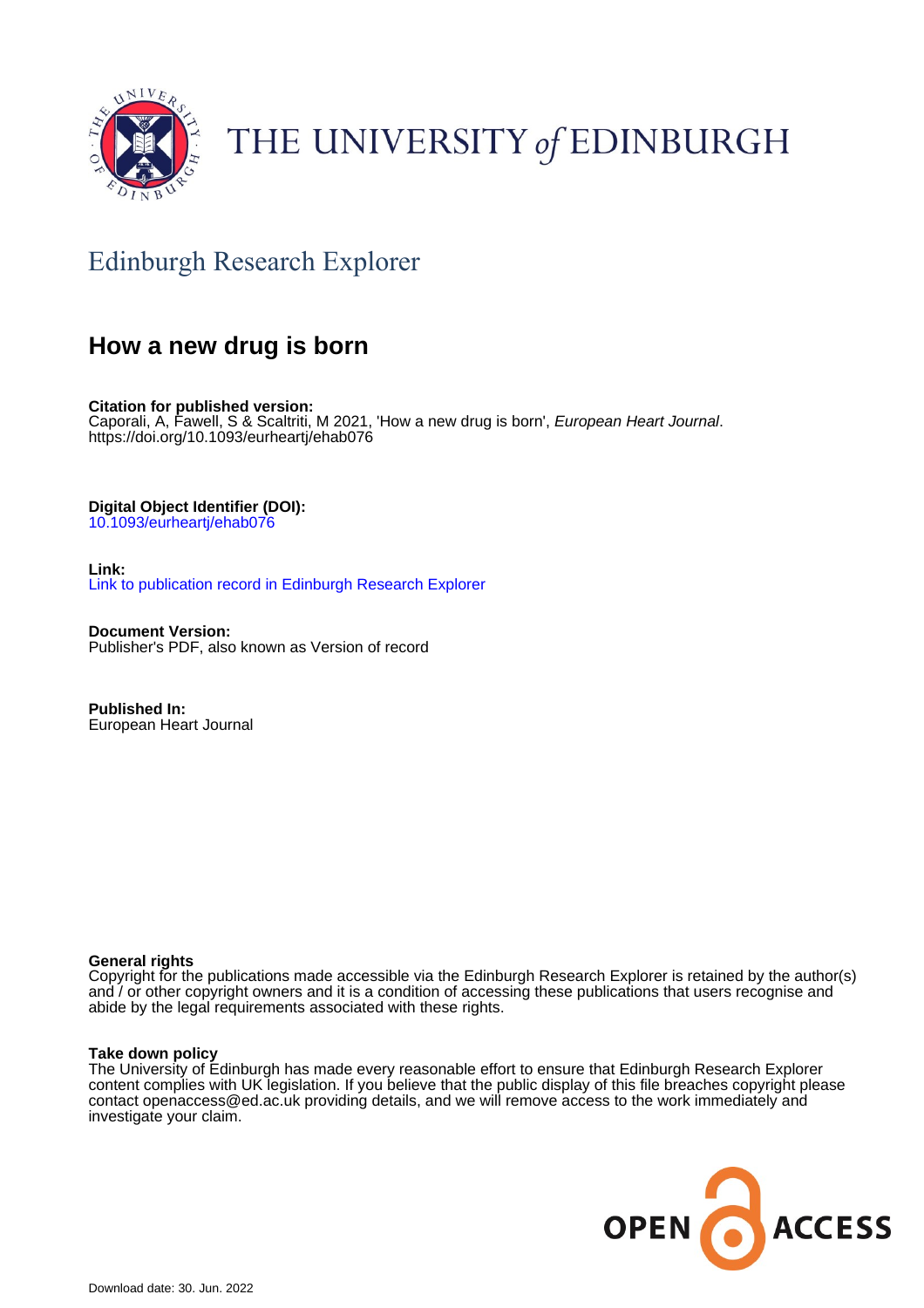



# How a new drug is born

### Andrea Caporali  $\bm{\Theta}$  <sup>1†</sup>, Steven Fawell<sup>2†</sup>, and Maurizio Scaltriti  $\bm{\Theta}$  <sup>2</sup> \* <sup>†</sup>

<sup>1</sup>University/BHF Centre for Cardiovascular Science, the University of Edinburgh, 47 Little France Crescent, Edinburgh, Scotland, EH16 4TJ, UK; and <sup>2</sup>Early Oncology, AstraZeneca, 35 Gatehouse Park, Waltham, MA 02451, USA

Despite the unmet medical needs in the prevention and treatment of cardiovascular disease, the development of new cardiovascular drugs and investments are declining compared with many other therapeutic areas such as oncology.<sup>1</sup> The lagging in drug development is partly due to challenges in pre-clinical discoveries and the high cost in conducting cardiovascular clinical trials.<sup>2</sup>

A critical first step in the drug discovery and development process is the selection, identification, and/or validation of the target itself (Figure [1](#page-2-0)). This can range from simply new drug 'best in class' profiles for known targets to true de novo target identification. The latter has been helped immeasurably by new high-fidelity technology platforms including next-generation DNA sequencing and tools like CRISPR that allows the precise modulation of gene function by gene deletion or more subtle changes such as point mutations or catalytically dead enzymes. Ideally, a firm understanding of the disease relevance (and even patient subpopulations) and potential therapeutic impact of target inhibition should be at least partly in hand before beginning. These techniques offer opportunities to identify new drug targets for cardiovascular disease and provide a more accurate phenotype of patients with cardiovascular disease, potentially allowing a personalized cardiovascular medicine approach.

Once a target has been identified, the drug discovery process can begin (Figure 1). This could simply involve generating function modulating monoclonal antibodies or recombinant proteins or for intracellular targets the small molecule screening process. For novel targets, this typically involves assay development and then high-throughput screening of large compound libraries or DNA-encoded libraries that capture enormous molecular diversity. Hits from these efforts need considerable further optimization to be useful even as probe molecules (the hit to lead process) and yet further optimization still before being of high enough quality for clinical evaluation, referred to as lead optimization. Target specific assays allow the characterization of potency and selectivity as well as activity in appropriate in vitro cellular efficacy models. More general assays measure solubility and permeability, compound stability and begin to explore drug metabolism and pharmacokinetics (DMPK) and oral bioavailability across multiple preclinical species (typically mouse, rat, and dog, and with in vitro assays to predict human properties. All these assessments and the exploration of structure–activity relationships (SAR) through the DMTA cycle

(design, make test, analyse) allow the chemists to juggle often opposing characteristics in search of the optimal balance. Increasing potency often leverages hydrophobic target interactions and comes with decreased solubility, compounds must be soluble enough to dissolve in the GI tract but be permeable enough to escape from the gut and be cell penetrant.

Once compounds of adequate potency and activity are available with enough bioavailability in vivo efficacy can be assessed in relevant animal models. Analysis of PKPDE relationship, the relationship between pharmacokinetic drug exposure to pharmacodynamic drug effect and thus to efficacy is then used to understand the optimal candidate drug profile needed for humans, and these final considerations feedback into the DMTA cycle now with a view to optimizing and fine-tuning compound features to be fit for purpose in humans. Final considerations include predicted human dose, compound synthetic routes and simplicity and the potential for drug–drug interactions or time-dependent inhibition or induction of metabolizing enzymes (notably CYPs) that could impact co-dosed medications. Finally, as optimization zeros in on the final candidate compound an analysis of drug safety is also begun, culminating in IND enabling GLP studies. There are principles for maximizing the success of this process, from detailed target validation to identifying the safety concerns and margins, patient biomarkers, and consequent selection.

A clear example of this pipeline's potential in cardiovascular drug development is demonstrated in the development of PCSK9 inhibitors.<sup>3</sup> The success of this strategy was also determined by the identification of a highly predictive biomarker (low-density lipoprotein cholesterol) to allow validation and optimization of novel PCSK9 inhibitors.

At this point, the 'best' candidate molecule is chosen for engaging in clinical testing and safety. Usually, this process begins with the socalled 'dose escalation', where a limited group of patients is treated with increasing doses (initially very low) of the drug until the maximal tolerated dose (MTD) is found. A classical dose-escalation design involves groups of three patients on whom adverse events of the drug are studied and reported following a fairly rigid and accepted protocol. Once the MTD is found, a lower, more tolerable (but still active) dose is chosen to conduct phase I trials where the number and

† [These authors contributed equally to this study.](mailto:maurizio.scaltriti@astrazeneca.com)

<sup>\*</sup> Corresponding author. Email: [maurizio.scaltriti@astrazeneca.com](mailto:maurizio.scaltriti@astrazeneca.com)

[Published on behalf of the European Society of Cardiology. All rights reserved.](mailto:maurizio.scaltriti@astrazeneca.com) © [The Author\(s\) 2021. For permissions, please email:](mailto:journals.permissions@oup.com) journals.permissions@oup.com.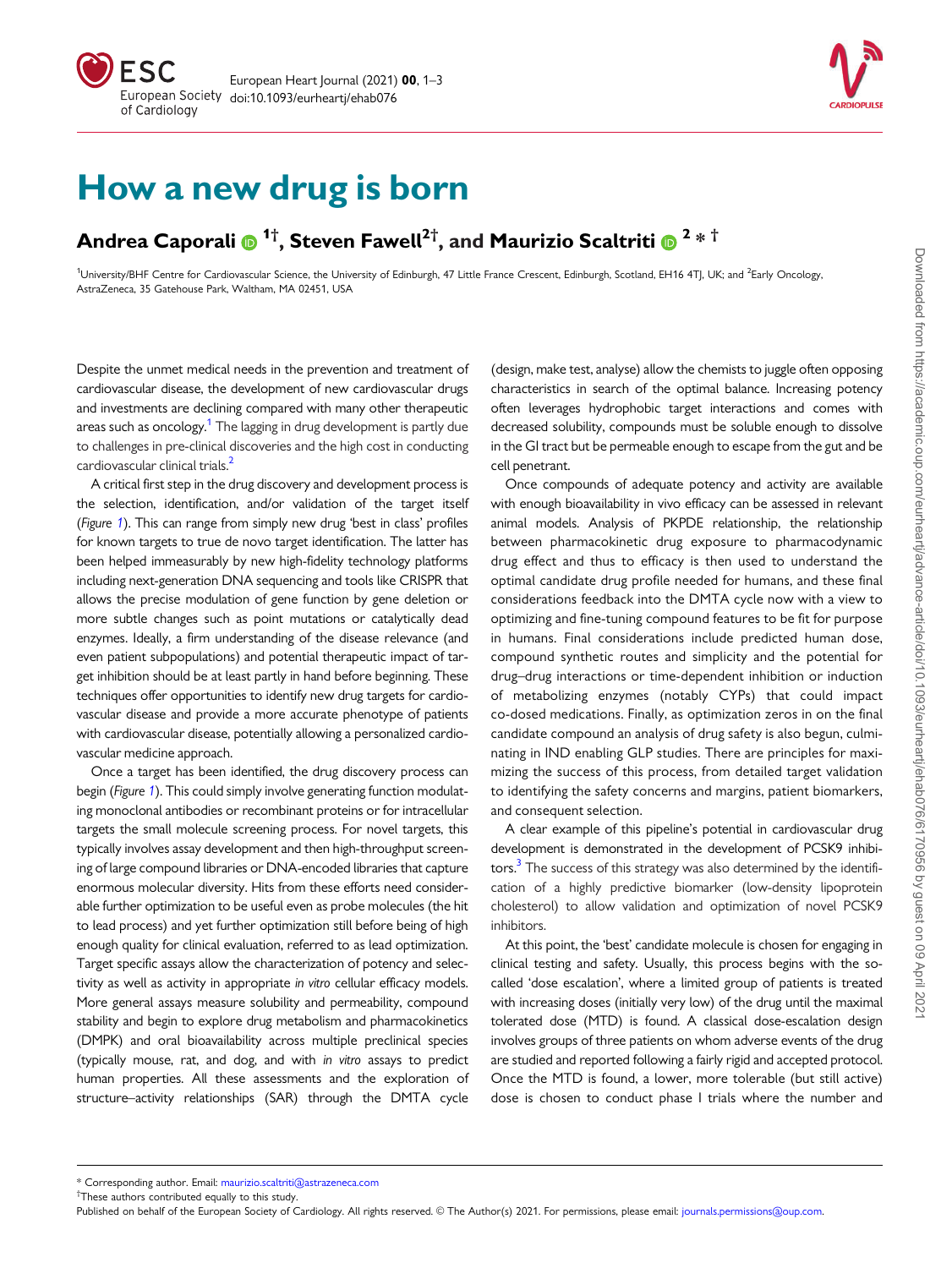<span id="page-2-0"></span>

Figure I Cardiovascular drug development: pipelines, challenges, and areas of improvement. The application of genomic research and highthroughput drug evaluation technologies, coupled with approaches to evaluate in vitro and in vivo phenotype, have collectively identified new drug targets for cardiovascular disease. (1) The disease relevance of the target and the identification of the potential therapeutic impact of target inhibition are critical prerequisites at the beginning of drug developments. (2) Drug metabolism and pharmacokinetics (DMPK) assessments and the exploration of structure–activity relationships (SAR) through the DMTA cycle (design, make test, and analyse) allow the optimization of drug development. (3) Despite the identification of cardiovascular targets, fewer molecules in the cardiovascular research pipeline compared with other therapeutic areas are ultimately approved. The high costs of the trials, the uncertainty of the regulatory review process, and the low participation of patients are the main gatekeepers behind few drug approvals for cardiovascular disease. (4) Future clinical trials should integrate patient-centred endpoints and information from different phases of the trials to improve the development of novel cardiovascular compounds. Created with BioRender.com.

typology of patients enrolled will vary upon the type of drug and statistical considerations. As a matter of fact, despite the primary purpose of phase I trials is to assess the safety and tolerability of the investigational drug, there is no doubt that some clinical responses are awaited and expected. These first 'signals' often guide the design and/or patient selection for the following phase II studies, where a higher number of patients with a more uniform disease type/stage is typically enrolled.

Phase II clinical trials are often the moment of truth. A subpopulation of patients with the same disease and/or alterations is treated with the new drug (experimental arm), and a similar counterpart receives the standard of care know to date (control arm). Many parameters can be considered to evaluate the activity of the new drug. These parameters can vary widely depending on the field of investigation. In cardiovascular clinical trials, the integration of traditional endpoints (such as death and hospitalizations) and patient-centred outcomes may capture patients' most meaningful endpoints.

The next step, if the results from phase II trials are encouraging, is to launch a more prominent study enrolling more patients, usually several hundreds, to test the activity of the new drug, sometimes using different treatment schedules and/or administration routes. These are the studies that FDA (USA), EMA (Europe), and other authorities use the most to base their decision on whether the drug can be approved and commercialized.

However, this is not a strict rule. There are examples of approved drugs in earlier stages of clinical development due to their indisputable efficacy, often in patients with very specific diseases. One example is the rapid approval of LCZ696, a combination of the neprilysin inhibitor sacubitril with the angiotensin-receptor blocker valsartan, currently indicated for treating patients with heart failure with reduced ejection fraction.<sup>4</sup> The in-depth understanding of the two inhibitors' pharmacology allowed to skip the phase II development program for LCZ696, therefore proceeding directly from phase I to be approved for the use in practice.